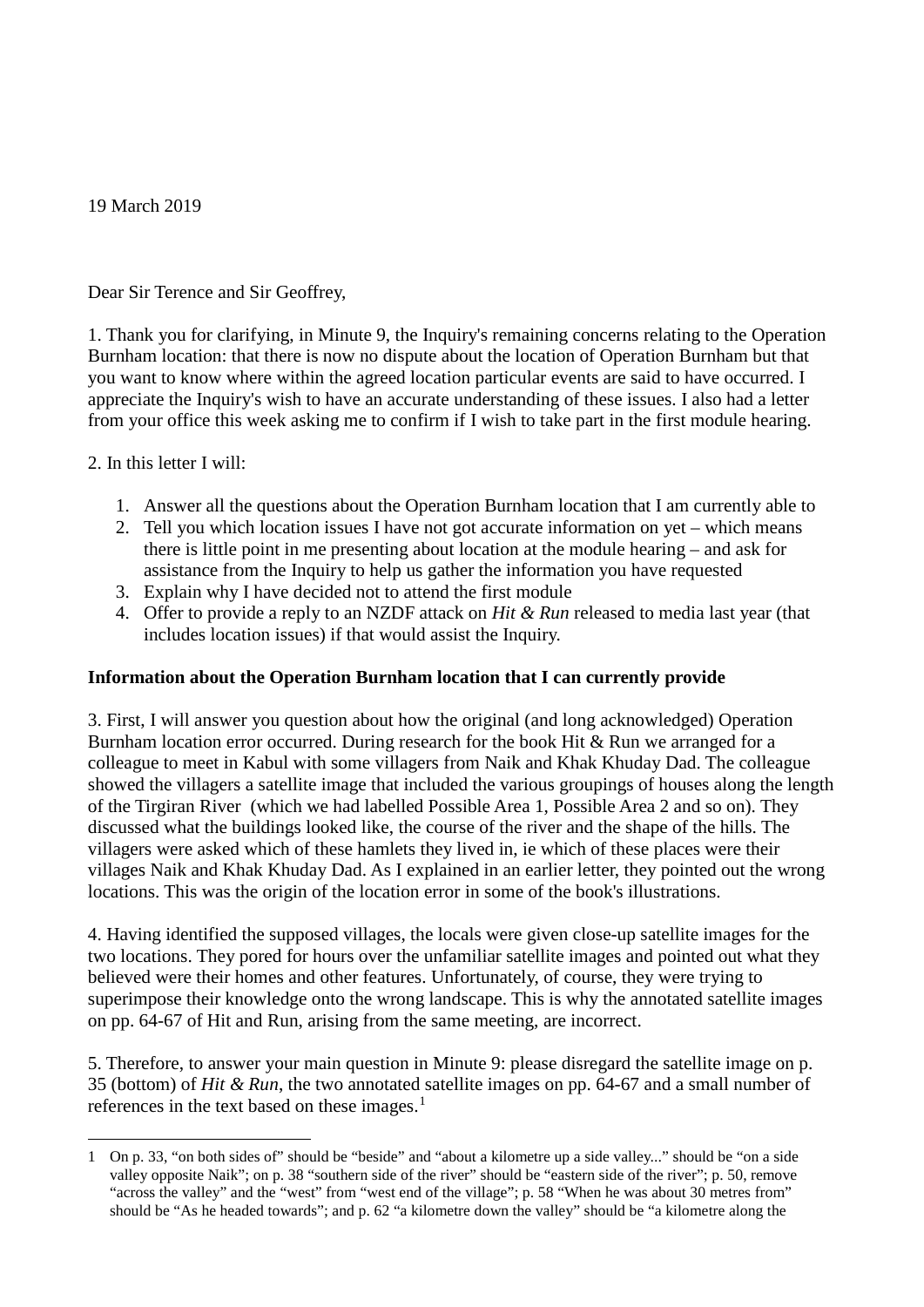In addition, some villagers made the journey back and forth between Naik and Kabul in difficult conditions in order to provide photos of the villages. The vast majority of this information is correct but, combining the practical difficulties and the language barrier, it is not surprising that there were some slips here as well. Two of the photo captions appear to be incorrect – p. [3](#page-1-1)9,  $2^{\circ}$  $2^{\circ}$  p. 53,  $3^{\circ}$  – and possibly a third: pp. 38/131 (top) and 132 (bottom).<sup>[4](#page-1-2)</sup> The caption given for the photo on p. 58 may be wrong as well (but has no significance to the facts at issue).

6. For completeness, I also reiterate (with reference to the NZDF Op Burnham satellite images on pp. 7-15 of the 27 March 2017 press conference powerpoint) that:

6.1. the villagers use the name Naik for the built up area on the right of the main river (including the buildings marked A1, A2 and A3) and the name Khak Khuday Dad for the area of houses on the left (adjacent to the helicopter landing zone).

6.2. there is agreement on the overall location of the operation, the Helicopter Landing Zones, the buildings (A1 and A2 which belonged to Abdullah Kalta and A3 to Maulawi Naimatullah) and the NZSAS observation point.

## **Information that cannot be provided yet**

7. Minute 8 asked us to provide the "geolocation of relevant structures at each location, such as buildings (indicating to whom those buildings belonged), any flags erected since Operation Burnham, helicopter landing zones and similar relevant information;" and the "chronology of activity at the locations". Counsel assisting elaborated in a 19 February 2019 letter that the Inquiry wanted to hear "the methodology by which locations were originally identified", "any changes in respect of precise locations of specific activities", whether locations of alleged killings have changed; and the location of structures shown in photographs.

8. I understand of course why you want this information. It is crucially important. As I have written to you before, I believe that the answer to many of the disputed and unknown aspects of Operation Burnham will be found in this detail.

9. I am in the process of gathering this information but I will not be ready to give a suitably reliable presentation on these subjects in time for the April 4 module hearing. This is the main information I have been working to gather and I hope I will achieve this in time to be useful to the Inquiry. My aim is to be able to provide an equivalent of the satellite images on pp. 64-67 of the book.

10. My approach in this research has not been to look at the villagers' information in isolation. Instead I have been looking at the details of both the villagers' and the NZSAS-led forces' explanations of what happened where. I believe this is the best way of working out the truth. One of the reasons I have not completed this work is that NZDF has obstructed me at every stage, refusing to give even basic information about what they did and saw on the operation. Their latest obstructions have been claiming, under s.6(c) of the OIA and more recently under s.15 of the Inquiries Act, that because the Inquiry is under way they are permitted to withhold most information I've requested (including blocking an 11-month Ombudsman's investigation).

11. In particular, they have repeatedly refused to say where each claimed insurgent was when

-

valley".

<span id="page-1-0"></span><sup>2</sup> Mohammad Iqbal's house may have been the middle one, not the nearest house. The same applies to p. 60.

<span id="page-1-1"></span><sup>3</sup> This caption may be completely wrong. This may be the houses marked "A3".

<span id="page-1-2"></span><sup>4</sup> NZDF argues that these houses may be the same one and, if so, obviously one of the captions would be incorrect.